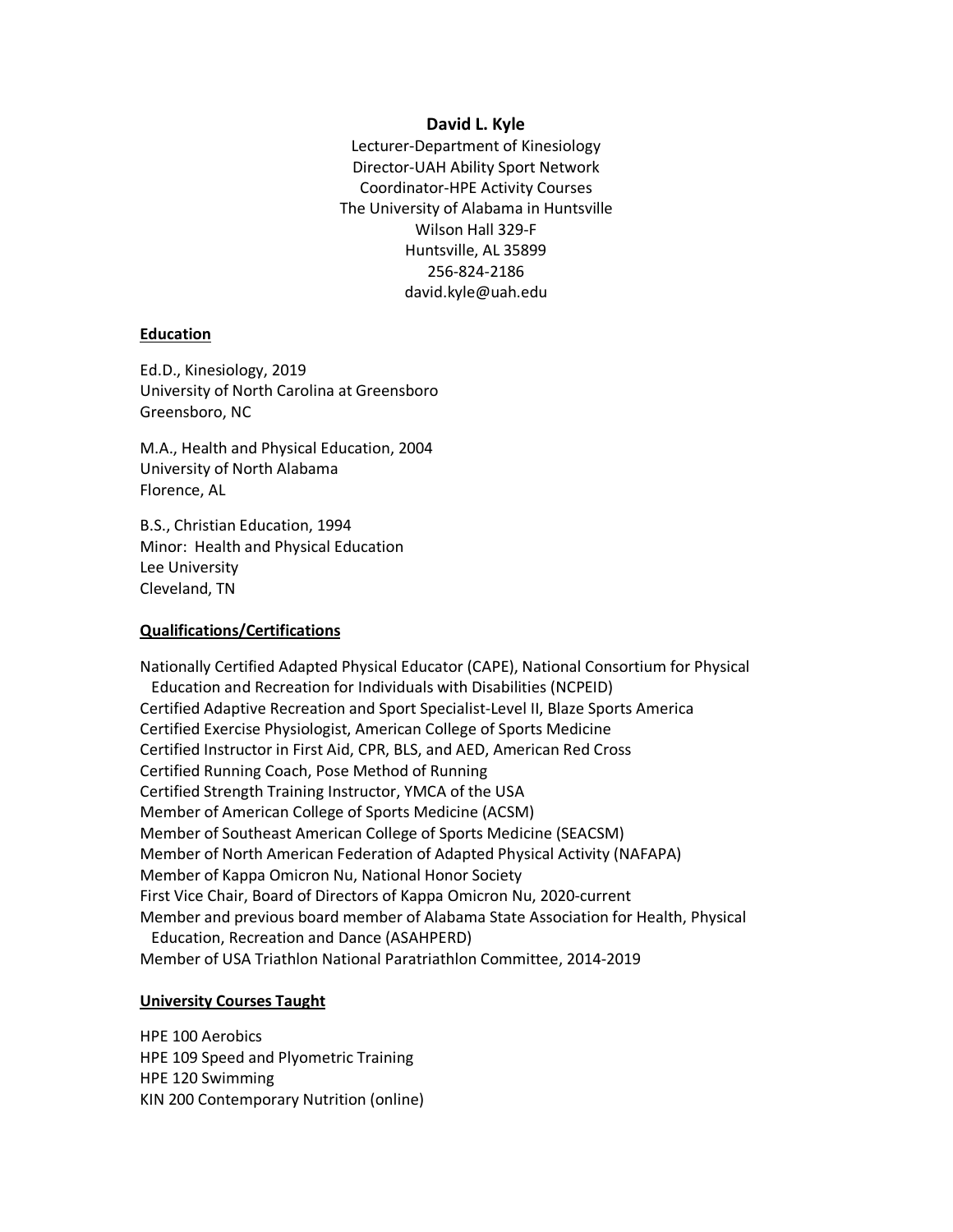KIN 240 Health and Wellness Concepts KIN 260 Foundations of Kinesiology (classroom and online) KIN 300 Nutrition for Fitness and Sport (online) KIN 361 Teaching Team Sports KIN 362 Teaching Individual Activities KIN 370/371 Adapted Physical Education/Fitness KIN 381 Facilities and Equipment Management KIN 420 Wellness Coaching KIN 440 Management of Sport and Physical Education (online) KIN 450 Exercise Physiology Internship KIN 472 Ethics in Sport (online) KIN 490 Exercise Science Internship HON 499 Honors Thesis

### **Publications and Presentations**

- Conners, R., Rodebaugh, K., Bosheers, A., Kane, B, **Kyle, D.**, Light, J., Quick, M., Whitehead, P. (2021, June). Sport performance measures in youth wheelchair basketball athletes. *Palaestra*.
- Conners, R., Elliott, J., **Kyle, D.,** Solomon, S., & Whitehead, P. (2020, July). Physiological responses of youth players during a wheelchair basketball game. *European Journal of Adapted Physical Activity*.
- Prestage, A., & **Kyle, D.** (2020, March) *Perceptions of physical disabilities using eye-tracking technology*. UAH Honors Thesis Supervisor.
- **Kyle, D.,** Olenik-Dorman, L. (2020, January) *Wheelchair basketball, Seated Volleyball, and Boccia sport skills and inclusion techniques*. Alabama Recreation and Parks Association annual conference, Mobile, AL.
- **Kyle, D.,** Olenik-Dorman, L. (2020, January) *Disability etiquette*. Alabama Recreation and Parks Association annual conference, Mobile, AL.
- Elliot, J., Craw, M., & **Kyle, D.** (2020, January) *Departmental Unity Through Cross-Curricular Collaboration.* Oral presentation at the annual conference for the National Association for Kinesiology in Higher Education (NAKHE), Palm Springs, CA.
- Conners, R. T., Whitehead, P. N., **Kyle, D. L.** *Impact of underwater treadmill training on fatigue, quality of life, and health-related fitness in adults with Multiple Sclerosis.* Ongoing research in data collection stage.
- **Kyle, D. L.,** Brown, P., Hemphill, M., Gill, D. (2019, June). *The impact of youth adapted sport on physical activity of adults with disabilities*. Presentation for International Symposium on Adapted Physical Activity. Charlottesville, VA.
- **Kyle, D.,** Olenik-Dorman, L. (2018, July) *Seated Volleyball, Boccia, & Wheelchair Basketball: Sport skills and adaptations for inclusion*. ALSDE Adapted Physical Education Activity Workshop, Montgomery, AL.
- Olenik-Dorman, L., **Kyle, D.** (2018, July). *Transitions for students with sensory integration issues*. ALSDE Adapted Physical Education Workshop, Montgomery, AL.
- **Kyle, D. L.** (2017, September). *People with disabilities are athletes too.* Presented at TEDxHuntsville. Huntsville, AL. Available at https://youtu.be/huh80afjfCc
- **Kyle, D. L.** (2016, November). *Six best practices to incorporate Evidence-Based Practice into daily decision-making and applied work.* Presented at Alabama State Association for Health, Physical Education, and Recreation (ASAHPERD) state conference. Birmingham, AL.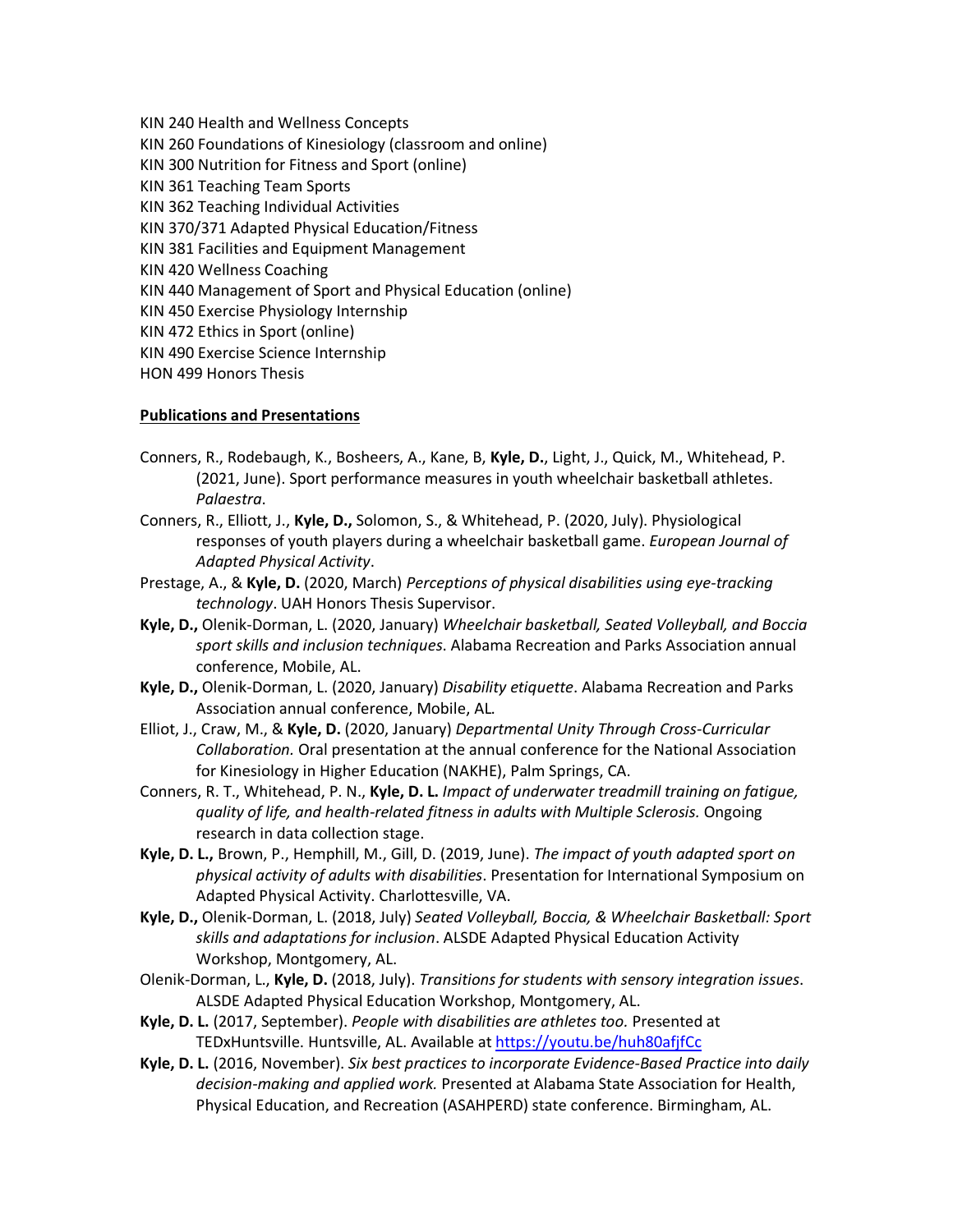- Mathis, S., **Kyle, D. L.** (2015, November) *Mountain biking: A school sport promoting lifetime health and fitness.* Co-presented at Alabama State Association for Health, Physical Education, Recreation, and Dance (ASAHPERD) state conference. Birmingham, AL.
- **Kyle, D.L.** (2015, September). *Paratriathlon 101.* Presented at World Championships Paratriathlon Summit. Chicago IL.
- **Kyle, D. L.** (2015, April). *Updates in PETE: New SHAPE student learning outcomes and teacher expectations.* Presented as professional development for Arab City Schools. Arab, AL.
- **Kyle, D. L.** (2011, November). *The biomechanics of running: The rules of proper technique.* Presented at Alabama State Association for Health, Physical Education, and Recreation (ASAHPERD) state conference. Birmingham, AL.
- **Kyle, D. L.** (2011, April). *Practical applications of proper running technique.* Presented at Alabama State Association for Health, Physical Education, and Recreation (ASAHPERD) state conference. Orange Beach, AL.
- **Kyle, D. L.** (2010, November). *Scientific basis of proper running technique.* Presented at Alabama State Association for Health, Physical Education, and Recreation (ASAHPERD) state conference. Birmingham, AL.

# **Grant Funding**

**Award**: United States Tennis Association Southern (USTA). (\$1,000) **Title**: *Community Wheelchair Tennis*. **Goal**: Submitted grant proposal for a community-based wheelchair tennis program to fund indoor court access, coaching, and equipment.

**Role**: Principal Investigator (October 2020)

**Award**: United States Tennis Association (USTA). (\$1,000 Proposed)

**Title**: *Collegiate Wheelchair Tennis*.

**Goal**: Submitted grant proposal to fund travel costs for the UAH wheelchair tennis team attending the USTA collegiate wheelchair tennis national championships in Orlando, FL. **Role**: Principal Investigator (March 2020)

**Award**: Alabama Commission on Higher Education (ACHE). Funded for five consecutive years. (\$197,000 total)

**Title**: *Adaptive and Disability Sport Education*.

**Goal**: Serve youth and young adults with disabilities who have the desire to participate in adapted sports. Through participation in activities such as wheelchair basketball, wheelchair tennis, wheelchair track and field, and boccia participants will develop the confidence, the work ethic, and the leadership skills learned through team sports and the pre-requisite sport skills enabling them to participate at a competitive level. Educate current teachers, coaches, and future teachers concerning adapted sport and providing inclusive environments. **Role**: Principal Investigator (October 2015 – September 2020)

**Award**: Donation for Ability Sport Network. (\$5,000) **Title**: *Individual donation made to the UAH Ability Sport Network Foundation Account*

**Goal**: Continue the mission, goals, and programming of the Ability Sport Network **Role**: Principal Investigator (January 2019)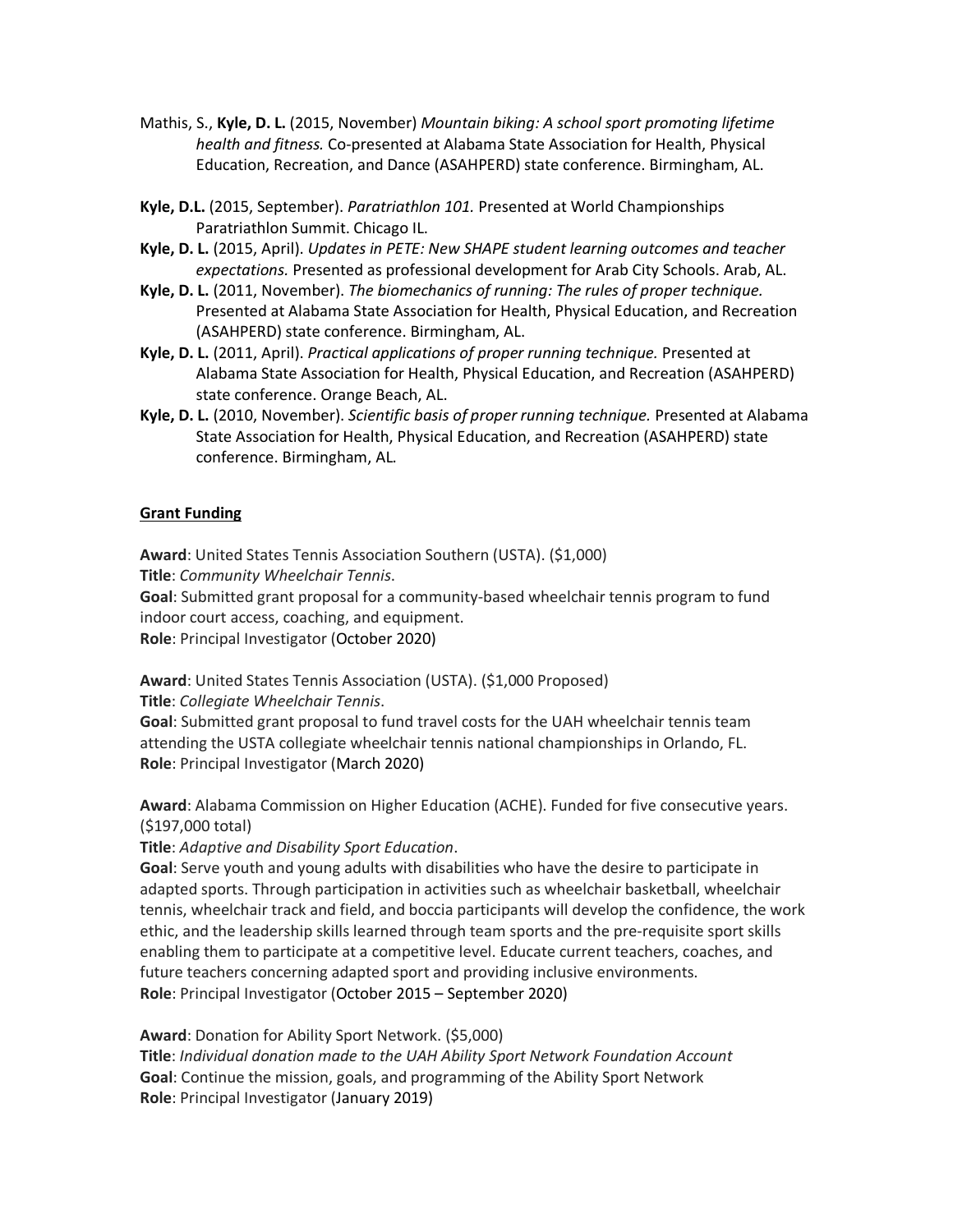**Award**: Various donations for Ability Sport Network. (\$6,500)

Local companies have donated to the team including Hiller Plumbing, Heating & Cooling, The Orthopedic Center (TOC), and the CREATE Foundation

**Title**: *Corporate donations made to the UAH ASN Wheelchair Basketball Team*

**Goal**: Support specifically for the Wheelchair Basketball team of the Ability Sport Network **Role**: Principal Investigator (2015-current)

**Award:** The Office of the Vice President for Research and Economic Development at UAH (\$45,000)

**Title:** *Impact of underwater treadmill training on fatigue, quality of life, and health-related fitness in adults with Multiple Sclerosis.* 

**Goal:** Collaboration between the UAH College of Education and the College of Nursing to pilot study the impact of underwater treadmill training on the health and psycho-social parameters of adults with Multiple Sclerosis.

**Role:** Co-Investigator (May 2018 – present)

**Award**: 'I Am An Athlete' Graduate Student Research (\$500.00)

**Title**: *Cardiovascular Function of Youth Wheelchair Basketball Players*.

**Goal**: Assessing the cardiovascular function of youth wheelchair basketball players in order to determine the health benefits of sustained participation. There is little existing information on the physiological responses from participating in youth adapted sports. Therefore, the main benefit of this study is to gain knowledge on what level of intensity and caloric expenditure occurs from participating in a wheelchair basketball game.

**Role**: Principal Investigator (January 2018 – July 2018)

# **Award**: University of Alabama System Collaborative Research Program (\$2,500.00) **Title**: *Promoting Successful Integration: Socialization and Identity Formation among University Athletic Coaches*

**Goal**: University athletics coaches are a fairly transient population, changing work sites regularly as they advance through the coaching ranks. With every transition comes a need to integrate successfully into a new setting. Given that different universities, particularly across National Collegiate Athletic Association (NCAA) divisions, have athletic departments with different structures and operating procedures, these transitions require coaches to adjust and adapt to a new athletics culture while simultaneously preparing for their new coaching position. The ease with which this adjustment occurs has implications not only for coaches' personal and professional well-being, but for that of the student-athletes on their teams. **Role**: Co-Investigator (October 2015 – September 2016)

# **Responsibilities/Achievements**

• Director for the UAH Ability Sport Network (ACHE funded program), began an NWBA Junior Division Wheelchair basketball team, Collegiate Wheelchair Tennis team, Paralympic Boccia league, and various visually impaired/blind sports offerings for community youth and young adults.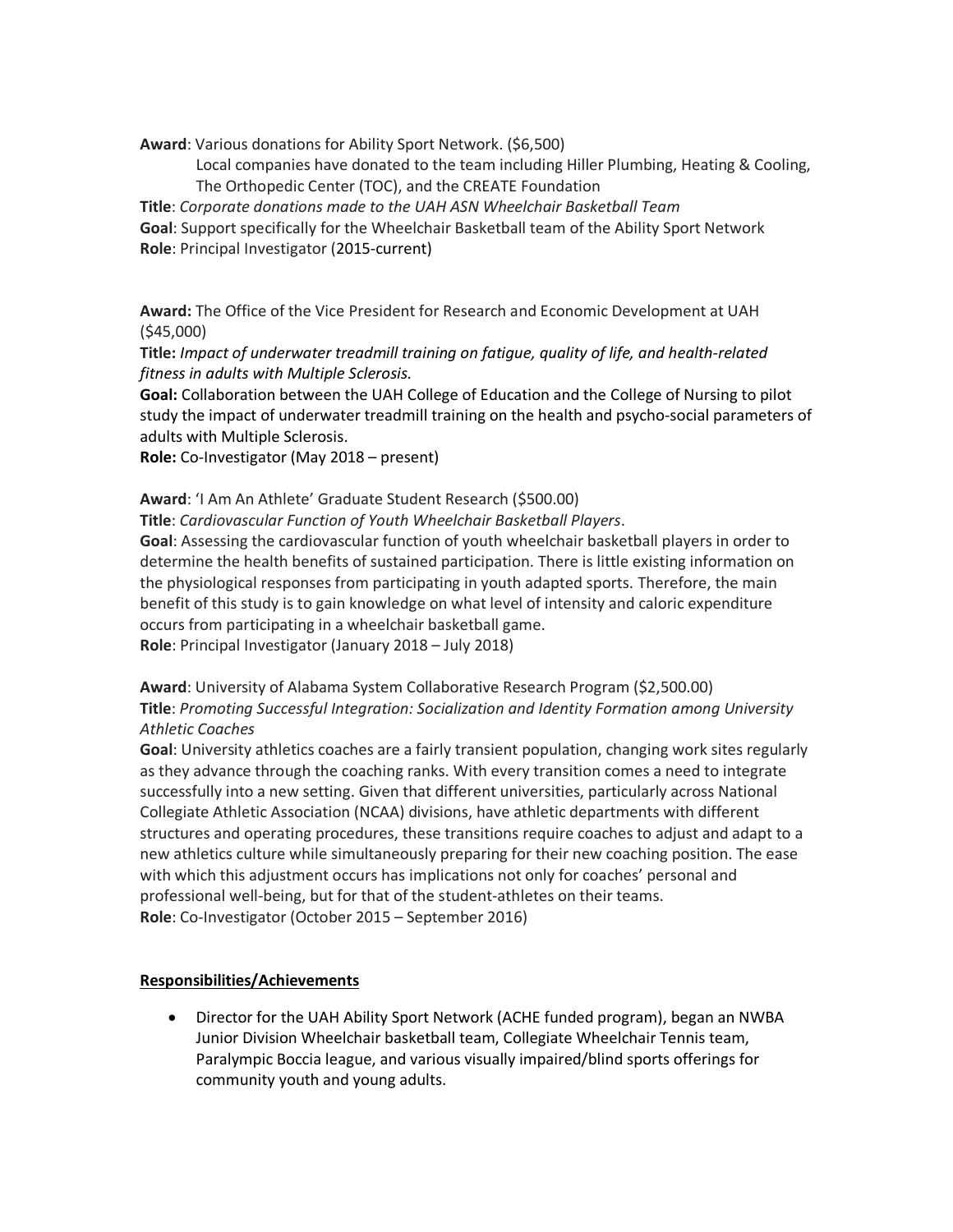- Coordinator for Health and Physical Education (HPE) Activity courses. Responsible for the daily administration, long term oversight of planning and development, and implementation of all HPE courses in order to meet the academic and physical fitness needs of UAH students. Responsible for supervising and evaluating HPE instructors to ensure an overall high standard of professionalism and instructional quality. Responsible for maintaining a high standard of support services in dealing with students enrolled in HPE courses. 2004-current
- Special Achievement Award, , Alabama Recreation and Parks Association (ARPA), 2021.
- District 2 Lay Award recipient, Alabama Recreation and Parks Association (ARPA), 2020.
- Martin Luther King Jr. Award recipient, UAH Minority Graduate Student Association. 2019-2020
- Wheelchair tennis/Skateboard Club/Cross Country Running Club faculty advisor-UAH Registered Student Organization. 2019-current
- Huntsville Regional Board member for the Alabama Head Injury Foundation, 2020.
- I regularly lead adapted sport workshops for teachers, future teachers, and coaches who may interact with people with disabilities. I have been lead instructor and co-instructor for workshops and professional development days at my home institution, The University of South Alabama, The University of North Alabama, Huntsville Parks and Recreation, and in conjunction with the Alabama State Department of Education.
- Co-developed curriculum and proposal for a B.S. in Sport and Fitness Management which received approval from the Alabama State Department of Education and the Alabama Commission on Higher Education.
- Kappa Omicron Nu Honor Society; graduate student member at UNCG and charter sponsor for the creation of a new chapter for UAH Kinesiology. First Vice Chair, Board of Directors, 2020-current.
- Selected to serve on the USA Paratriathlon national committee and selected as a member of the Elite Paratriathlon Selection Committee for USA Triathlon. One of three members responsible for choosing elite athletes to represent Team USA at international Paratriathlon events, 2014-2019
- Assisted Pisgah High School Cross-Country team by leading two running-mechanics skill sessions and provided instruction on running biomechanics in High School physics class. 2015
- Taught Heart Saver CPR to faculty and staff at Lindsay Lane Christian Academy
- Guest presenter for the Fibromyalgia support group at Huntsville Hospital
- Hosted a regional workshop for the Certified Disability Sports Specialist (CDSS) in partnership with the Ability Sports Network from Huntingdon College. 2015
- Kinesiology Department: Faculty search committee chair. First 2 full time faculty, PETE/EXsci. February 2015
- Developed curriculum and proposal for a B.S. in Kinesiology with two concentrations: Physical Education Teacher Education and Exercise Science. Programs received approval from the Alabama State Department of Education and Alabama Commission on Higher Education. Pilot program for new Alabama Physical Education Standards. Overseeing development of program outcomes being evaluated electronically via CANVAS learning management system.
- ASAHPERD board of directors, research council chair, Spring 2011 –Fall 2013:
- Student poster presentations, ASAHPERD conference, Fall 2012, Fall 2013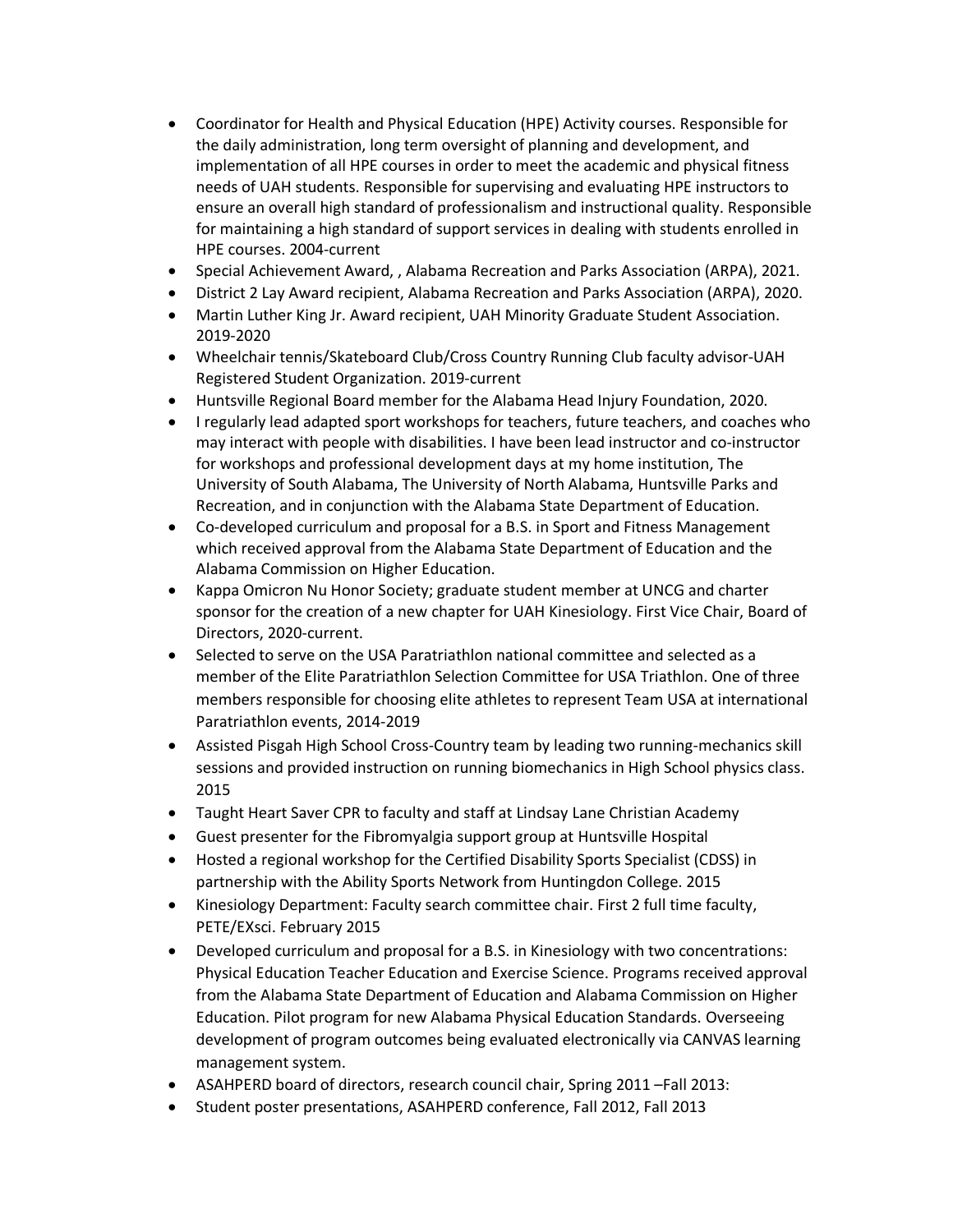- Founding faculty sponsor, UAH Exercise Science (Kinesiology) Club, 2012
- UAH Homecoming Committee member, 2012-2013
- UAH student scholarship interviewer, Spring 2011
- UAH Staff Senate member, 2008-2010
- Founder of UAH Campus Fitness Initiative "Just Move It", 2006 2017
- Co-developed CEU bearing In-service Training "Kicking Skills in Physical Education" for Limestone County Schools physical education teachers, January, 2006

# **Other Professional Activities**

- Fitness article author, The Source Magazine for Athens-Limestone Hospital, 2013-2014
- Multiple Sclerosis patient advocate and sponsored athlete, Teva Neuroscience. Duties include speaking and/or leading patient programs across the U.S. providing educational and motivational information pertaining to MS rehabilitation and therapies. Regularly featured in different medias including television, magazines, newspapers, and websites concerning triathlon successes. 2003-2014
- Member of USA Triathlon elite national Paratriathlon team competing internationally winning 14 US National Championship titles and 7 World Championship titles in triathlon, duathlon, and Xterra (off-road triathlon), 2004-2013
- National MS Society Inaugural Huntsville Leadership Class member, 2011-12
- National MS Society volunteer award, Fall 2010
- Presented "A Strategy for Healthy Children", Alabama Safe Routes To School Workshop, May, 2006
- National MS Society "Gateway To Wellness" Course Instructor, Fall 2005
- Guest Lecturer, "Physical Health Stewardship", IFF Christian College, Port Charlotte, FL,  $2001 - 2003$
- Charlotte Alliance for a Safe & Drug Free Community (CASC), Participating member of the youth and community committee. Helped plan, promote, and develop drug free youth activities. Attended the 2003 Florida Drug Summit and the National Guard's Florida Counter-drug Training Academy. Worked to get local youth workers and churches unified and involved concerning CASC issues by utilizing their facilities, resources and personnel. 2002-2004
- Voting council member of the Charlotte County Department of Juvenile Justice and the Neighborhood Accountability Board of Charlotte County. 2002-2004
- Founder and President of the TEEN Foundation (Teaching, Equipping, Empowering, Now). Area youth worker network consisting of Charlotte, South Sarasota, and Desoto, FL Counties. Bringing unity between local churches and bridging the gap between the county (school board, commissioners, etc.) and the local churches. Planned, promoted, and held many community events including rallies and lock-ins with up to 400 youth in attendance. TEEN was a member of the National Network of Youth Ministries. 2000- 2004

## **Employment History**

September 2004 – Present Lecturer, Department of Kinesiology (2015-current) Director, Ability Sport Network (2015-current)